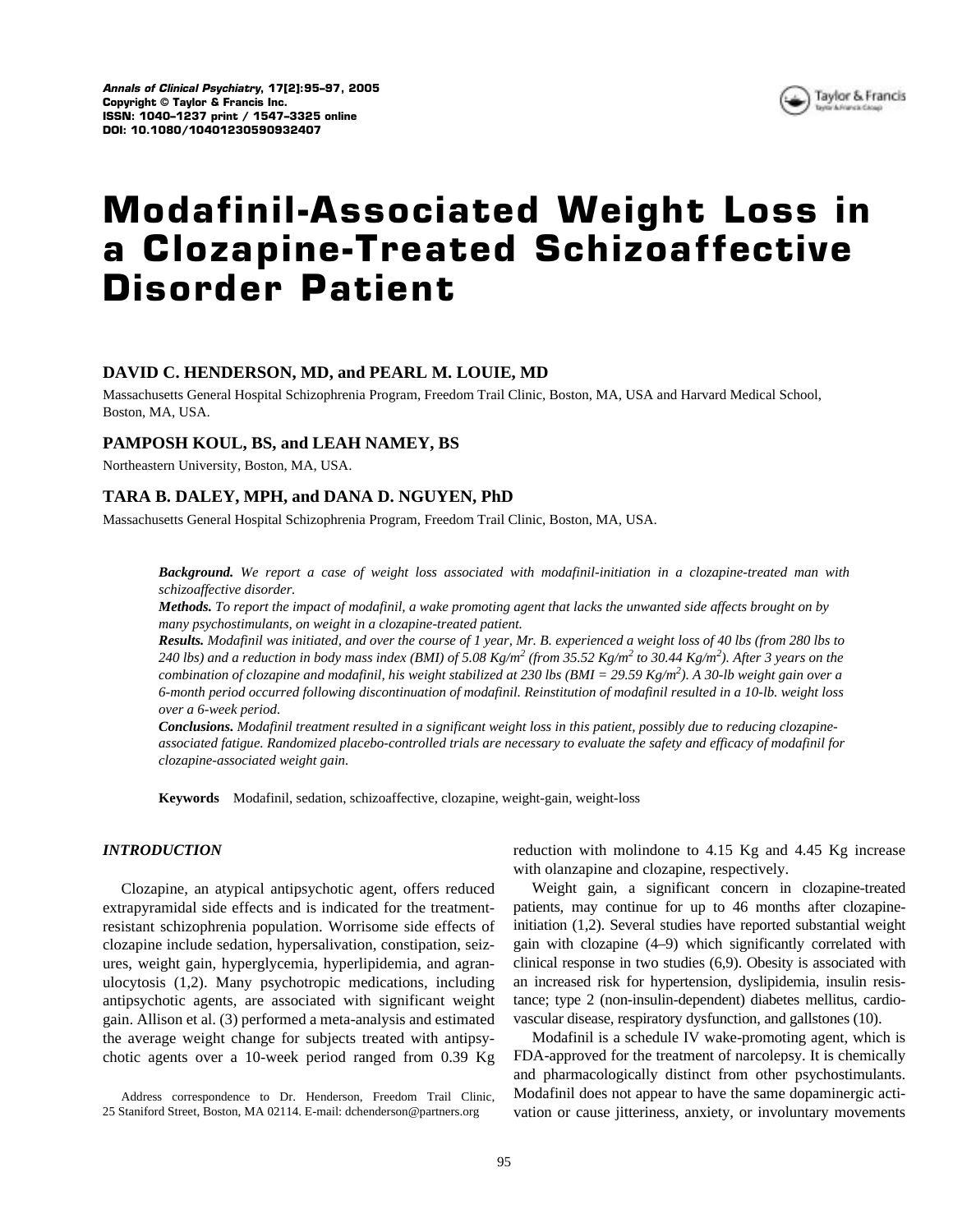that are routinely seen in other CNS stimulant drugs (11). Additionally, modafinil has a low potential for abuse (12–15). Mild headache and nausea are the two most frequently observed adverse experiences with modafinil (11). The wake-promoting mechanism of action of modafinil remains uncertain, despite numerous reports of its neuropharmacological action in the brain (14–16).

Modafinil may be useful in relieving the sedating and fatiguing side effects of other medications such as clozapine; however, significant weight loss is not an expected outcome. We present a case of modafinil-associated weight loss in a clozapine-treated male with schizoaffective disorder.

#### *CASE REPORT*

Mr. B. is a 33-year-old non-smoker, African-American male with a 10-year history of schizoaffective disorder, bipolar type. He gained over 100 lbs over several years of treatment on a number of antipsychotic agents including haloperidol, risperidone, olanzapine, quetiapine, and finally, clozapine. Clozapine was initiated because of persistent psychotic symptoms and mood instability. Although Mr. B. exhibited excellent improvement in psychotic symptoms and mood instability, he experienced severe side effects from clozapine (i.e., sedation, fatigue, and weight gain), which greatly interfered with his ability to function in his college courses. As a result, modafinil 200 mg/ day was initiated 6 months into clozapine treatment, and was tolerated without any adverse events for 3 years. During the first year, on the combination of clozapine and modafinil alone, Mr. B. experienced a weight loss of 40 lbs (from 280 lbs to 240 lbs) and a reduction in BMI of 5.08 Kg/m<sup>2</sup> (from 35.52 Kg/m<sup>2</sup> to 30.44  $\text{Kg/m}^2$ ). He had not altered his diet nor increased his exercise routine during this period. Mr. B. continued on the combination of clozapine and modafinil for another 2 years. Throughout the 3-year period, fasting glucose (range 92 mg/dl to 94 mg/dl) and vital signs, including blood pressure (systolic blood pressure range 114–124mmHg; diastolic blood pressure range 60– 71mmHg) and pulse, remained stable and within normal limits. After 3 years on the combination of clozapine and modafinil, his weight stabilized at 230 lbs (BMI = 29.59 Kg/m<sup>2</sup>). However, restrictions were placed on modafinil prescriptions by the Medicaid Formulary and modafinil was discontinued. This resulted in a 30-lb weight gain over 6 months, without significant change in mood or psychiatric symptoms. Modafinil was restarted with the aid of modafinil samples and resulted in a 10-lb weight loss over a 6-week period.

#### *CONCLUSION*

While modafinil decreased the fatiguing side effects of clozapine, it also resulted in a 40-lb weight loss over 1 year and a 50-lb weight loss over 3 years. Additionally, following discontinuation of modafinil, significant weight gain was

observed over several months. Upon reinstitution, weight loss again occurred in this patient. As there are few successful interventions for weight gain associated with atypical antipsychotic agents, the addition of modafinil to clozapine may be helpful in some patients. The potential mechanism of modafinil-associated weight loss in a clozapine-treated patient is unknown, but may be related to increased activity (17). This may include nonaerobic activity such as activities of daily living, fidgeting, and posture movement.

Mr. B. noted a significant improvement in his fatigue and sedation while tolerating the combination of clozapine and modafinil. No worsening of psychotic or manic symptoms was observed. There are two cases reported in the literature of modafinil added to clozapine that resulted in an increase in psychotic symptoms (18,19), possibly due to a decrease in clozapine blood levels. Modafinil may induce P450 1A and 3A4 isoenzymes, both important in the metabolism of clozapine. However, this was not evident in Mr. B.'s case as he experienced an improvement in fatigue and sedation, and without an exacerbation of psychotic symptoms from modafinil.

Antipsychotic agents may not only increase appetite leading to an increase in caloric intake, but may also reduce caloric expenditure by decreasing physical activity secondary to sedative and fatiguing side effects. The sedative and fatiguing effects of antipsychotic agents may contribute to reduced activity and exercise in schizophrenic patients. Weight gain and obesity in the chronically mentally-ill are contributing factors for medical disorders such as hypertension, diabetes mellitus, and cardiovascular disease. Modafinil may offer an approach to reduce or reverse weight gain and associated morbidity in antipsychoticor psychotropic-treated patients. However, randomized placebocontrolled trials are necessary to evaluate the safety and efficacy of modafinil for clozapine-associated weight gain.

#### *REFERENCES*

- 1. Kane JM: Clinical efficacy of clozapine in treatment-refractory schizophrenia: an overview. *Br J Psychiatry* 1992; 160(suppl. 17): 41–45
- 2. Henderson DC, Cagliero E, Gray C, Nasrallah RA, Hayden DL, Schoenfeld DA, Goff DC: Clozapine, diabetes mellitus, weight gain, and lipid abnormalities: A five-year naturalistic study. *Am J Psychiatry* 2000; 157(6):975–981
- 3. Allison DB, Mentore JL, Heo M, Chandler LP, Cappelleri JC, Infante MC, Weiden PJ: Antipsychotic-induced weight gain: a comprehensive research synthesis. *Am J Psychiatry* 1999; 156(11):1686–1696
- 4. Umbricht DSG, Pollack S, Kane JM: Clozapine and weight gain. *The Journal of Clinical Psychiatry* 1994; 59(supplement B):157–160
- 5. Bustillo J, Buchanan R, Irish D, Brerer A: Differential effect of clozapine on weight: A controlled study. *Am J Psychiatry* 1996; 153(6):817–819
- 6. Lamberti JS, Bellnier T, Schwarzkopf SB: Weight gain among schizophrenic patients treated with clozapine. *Am J Psychiatry* 1992; 149(5):689–690